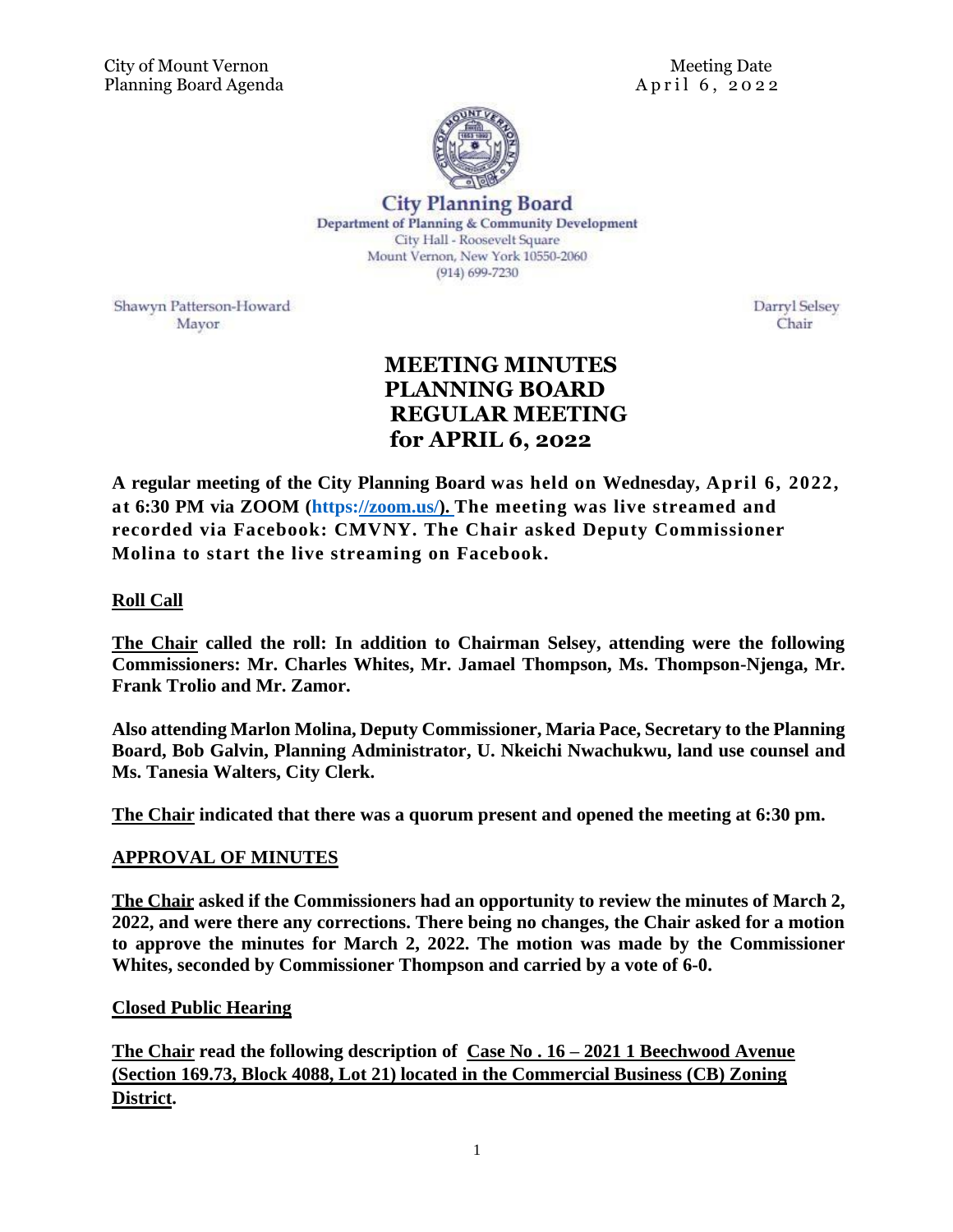**The Chair indicated that the public hearing was closed on March 2, 2022. A draft resolution has been prepared.** 

**The Chair indicated that Mr. Ziad Jaber, the owner of the 6,300-sf subject property, is requesting approval of site plan for renovation and the extension of special permit for the existing auto repair facility at 1 Beechwood Avenue in the Commercial Business zone.** 

**Mr. Carlos Sosa Streber, the Applicant's architect, was promoted to speak. He brought the Planning Board up to date on the changes that had been made to the plans at the request of the Board. He shared his screen and showed the updates to the Planning Board Commissioners. He had removed the sign on city property, included security cameras with retention of video for 60 days, provided aluminum black decorative fence around the complete property, showed the relocated trash enclosure and its exterior treatment, and landscaping, Mr. Streber indicated that the owner wanted to keep the fence in front of the property in addition to installing around the reminder of the property.** 

**Mr. Jaber, the owner, was promoted to speak and indicated that the site is at a visible intersection and the site improvements will be an update for the area as well as his property. He commended the Planning Board for their review.** 

**The Chair indicated that the ARB would review the architectural treatment of the buildings. He asked if there were any other questions.** 

**Commissioner Zamor asked about the landscaping at the fence in the front.** 

**Mr. Streber said the landscaping will be installed behind the open fencing.** 

**Commissioner Zamor stated that the key is the up keep of the landscaping. It needs to be maintained even the evergreen shrubs. He suggested that an irrigation line be installed for the landscaping along the front of the property.** 

**The Chair asked that the irrigation system for the landscaping along the front of the property be added to the site plan and included as a condition of the resolution.** 

**The Chair made a motion to approve the site plan and special permit with the addition of the irrigation system for the landscape along the front of the property, seconded by Commissioner Zamor, and carried by a vote of 6-0.** 

### **Continued Public Hearing**

**The Chair read the following description of Case No. 14-2021 128 West Second Street (Section 165.77, Block 3051, Lot 25) in the RMF-6.75 zone.**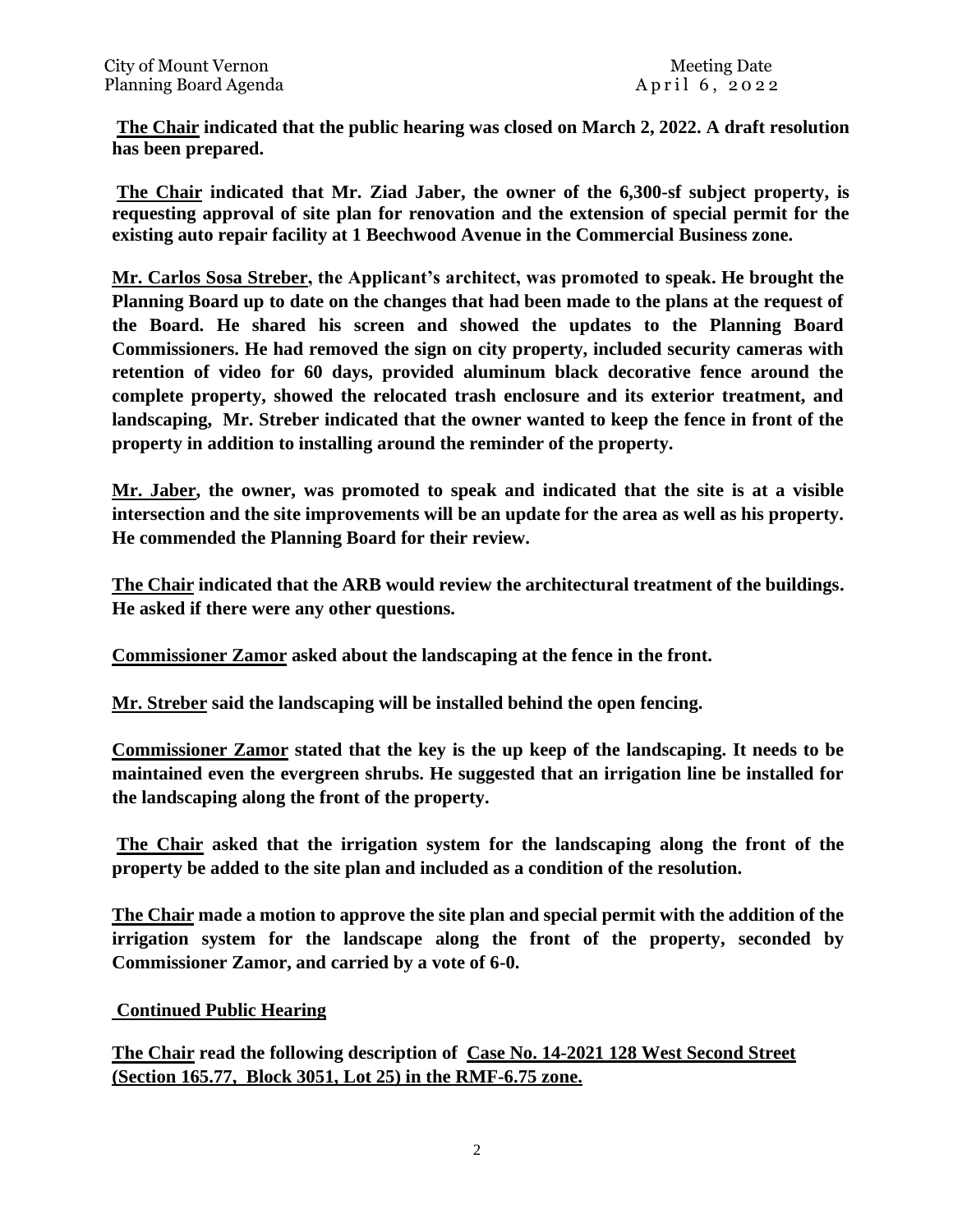**The Chair indicated that this a continuation of the public hearing. Applicant is seeking a special permit for a domiciliary care facility in a residential building at 128 West Second Street in the RMF-6.75 zone. Domiciliary care facilities are allowed by special permit in the RMF-6.75 zone per §287-28B. The owner, Jim Benjamin, is represented by Mr. Shahin Badaly PE, the Applicant's Engineer.** 

**The agency sponsor is the Catholic Guardian Services (part of the Catholic Charities of the Archdiocese of New York.)** *Applicant has provided a requested Narrative describing the group homes within a two-mile radius of the subject property. A map was also provided showing these group homes.* 

**Planning Board has received comments from the Fire Department providing "New York Codes, Rules and Regulations 488.3" and the results of a walk-through of the facility with deficiencies noted. NYS OCFS is the reviewing and licensing agency for these Group Homes. The Planning Board also received comments from the Police Department and the Water Bureau. Applicant has provided the owner's letter responding to the Fire Department comments. Catholic Guardian Society has provided a letter (3/28/22) reviewing oversight and supervision at the Group Home. The Catholic Guardian Society is aware of the Planning Board's proposed 5-year approval of the special permit with annual review by the Planning Board.** 

**The Planning Board confirmed the proposed action as a Type II action on November 3, 2021. Therefore, ending the SEQRA review.** 

**The Chair indicated that a preliminary draft of a resolution was prepared for review by the Planning Board with a five-year term limit on the special permit and annual review by the Planning Board. The Chair indicated that land use counsel reviewed the draft. Commissioners indicated that they had reviewed the preliminary resolution and conditions.** 

**Mr. Shahin Badaly, Engineer, appeared for the Applicant. He wanted to update the Board on the letter from the Catholic Guardian Society which addressed Oversight and Supervision at the proposed facility. He indicated that the owner had accepted the comments from the fire department and water bureau. As a condition of any resolution, the owner would agree to install a commercial kitchen in the facility. They would also provide fire sprinkler in and other noted conditions with the Building Department. They would also install a back flow preventer per comment from the Water Bureau.** 

**The Chair asked Mr. Badaly if the Catholic Guardian Society agreed with the proposed 5 year term for the special permit with annual review by the Planning Board.** 

**Mr. Badaly indicated that the Catholic Guardian Society agreed to the terms.**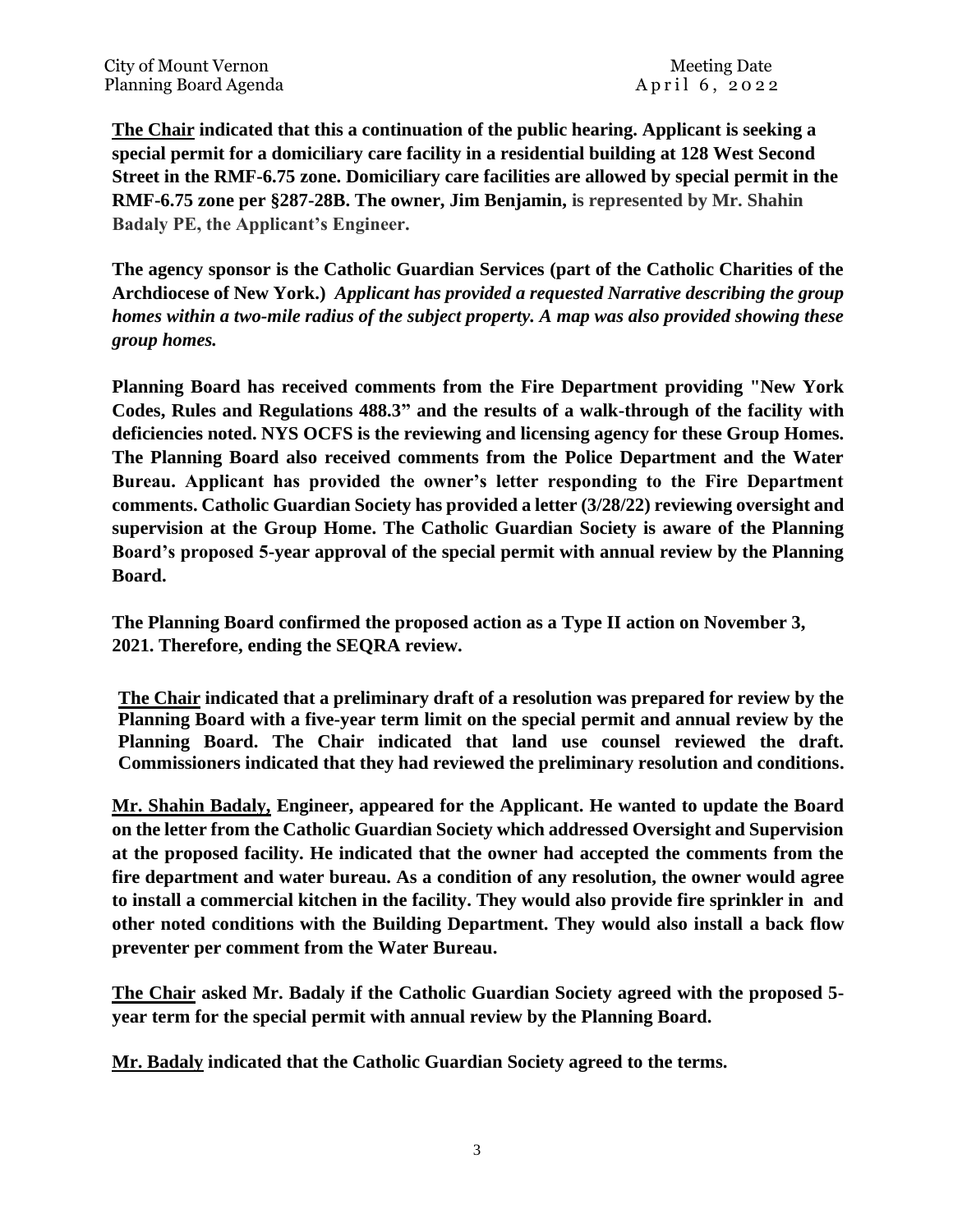**Commissioner Thompson asked about the ADA handicapped accessible bathroom. He had no further comment.** 

**Mr. Galvin, the Planning Administrator indicated that the Building Department will determine the ADA handicapped bathroom based on the code requirements.** 

**The Chair asked for public comment.** 

**Public Comment – Cynthia Crenshaw, homeowner. She stated that the location is between two schools and is not a suitable location. Additionally, there are gangs in the area.** 

**The Chair asked Mr. Benjamin, the owner, to respond.** 

**Mr. Benjamin indicated that he has worked with the Catholic Guardian Society in other locations. They have looked at the proposed site and like the set up of the house and its large size and the property which has a large lot and big back yard. There is also a back area for vehicular access.** 

**Mr. Badaly explained the Unaccompanied Children (UC) program again. He repeated the statistics provided at the last meeting regarding the family reunification success rates. The program is under federal review and site visits by NYS Office of Children and family Services (OCFS) which licenses the facility. He also indicated that a staff person must accompany the children when they are outside the residence.** 

**Public – Mary Harris, representing the Good Neighbor Block Association, homeowner, 2 blocks away from the proposed facility. – Wanted to know the age level of the children. Was told that it would be between 13 – 18 years of age. The school children walk home from school. Don't know what short term means. New children will be coming and leaving all the time. She is not comfortable with this.** 

**Mr. Badaly indicated that there would be no children 18 years of age at the facility. They would need to be covered by a different Federal program. He read the letter from the Catholic Guardian Society for the record.** 

**Commissioner Whites indicated that the comments made by the public are valid. This sponsoring organization has not looked at other areas. Sponsor's comments are not going to assuage the residents. It is a transient environment.** 

**Public – Cindy Nanan, homeowner - She lives 300' away from the proposed facility. Little kids are walking back and forth from school. It should be someplace else with no small children in the neighborhood.**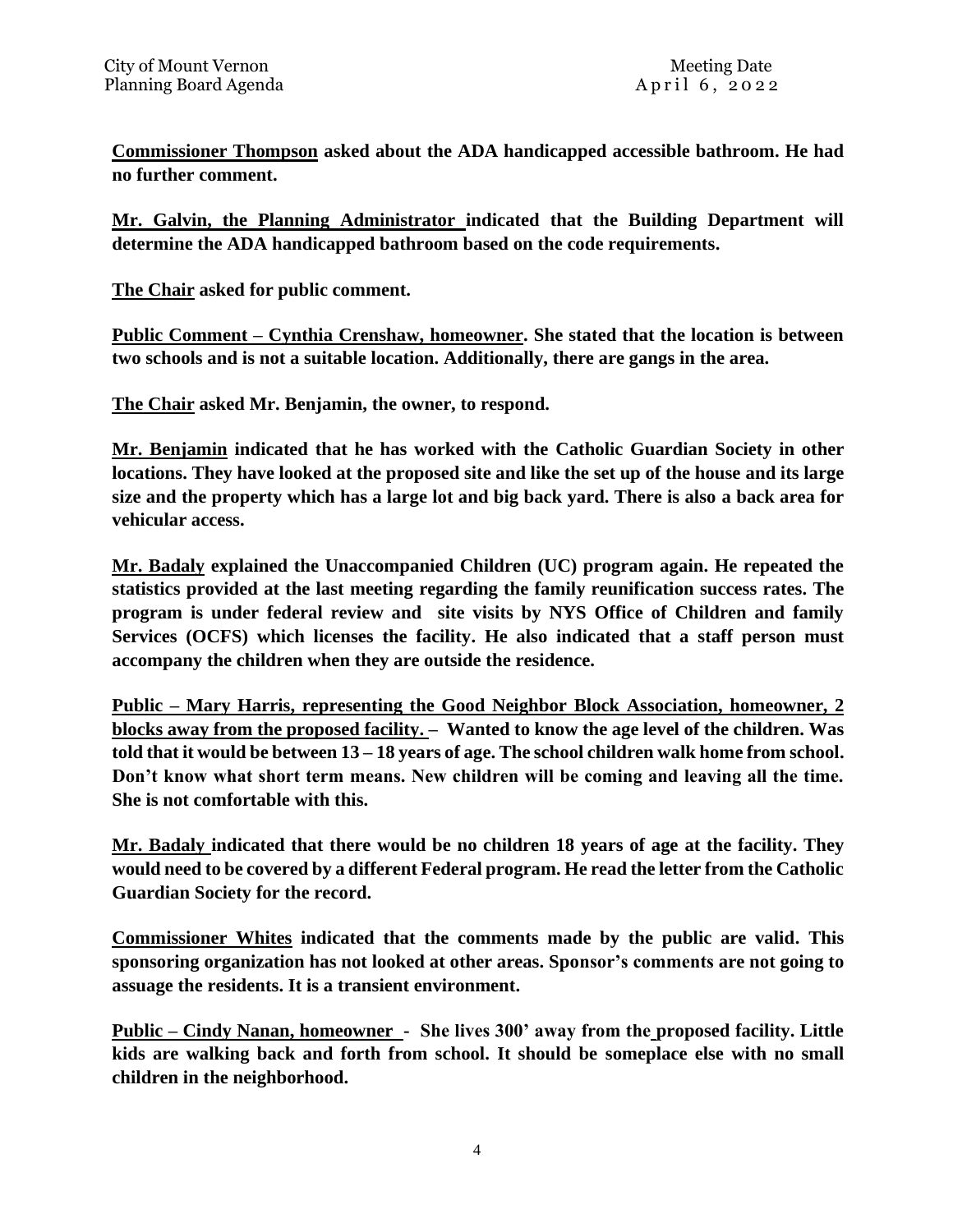City of Mount Vernon Needle Allen Needle Allen Needle Allen Needle Date Planning Board Agenda A pril 6, 2022

**Commissioner Zamor stated that he considers applications for all residents. In this case, it appears that the sentiment is "not in my neighborhood". There are homes everywhere with children. He indicated that he has a group home in his area, but you wouldn't know that it was there. There is a safeguard for the application with a 5-year term for the special permit with annual review by the Planning Board and access to the semi-annual inspection reports by (OCFS). There is no neighborhood within the city without homes and children.** 

**Ms. Walters, City Clerk, asked if children are not reunified, what happens at that point?** 

**The Chair asked Mr. Benjamín to respond.** 

**Mr. Benjamin addressed the question. He indicated that the Unaccompanied Children Program is a short-term transitional program under the Federal Government. The program has three categories. Category 1 includes children with parents – the stay is 16 – 20 days; Category 2 is children with relatives; Category 3 includes children with extended family, undergo extensive background checks. The reunification rate in Categories 1 and 2 represent 99 % of the children. Other Federal programs would be available for children over 18 years of age.** 

**The Chair asked if the Commissioners had any other questions. There were none. He asked if there were any further public comments. There were none.**

**The Chair asked staff to prepare a draft resolution for the May 4, 2022, meeting. He wanted the record to be kept open for an additional ten (10) business days with all resident petitions and other written public comments to be provided to the Planning Department for submission to the Planning Board Commissioners. The Planning Board will review everything that is submitted.** 

**The Chair made a motion to close the public hearing and keep it open to receive resident petitions and other written public comment for a period of ten (10) business days, second by Commissioner Zamor, and carried by a vote of 6-0.** 

### **Closed Public Hearing**

**The Chair read the following description of Case No. 15 – 2021 0 Millington Street (Section 165.25, Block 4055, Lot 6) located in the R2-4.5 Zoning District.**

**The Chair indicated that the public hearing has been previously closed at its March meeting. He stated that the Applicant (Millington LLC) is the owner of a vacant 0.23-acre (10,500 sf) parcel located at 0 Millington Street. The subject property is on the south side of Millington Street closer to Columbus Avenue in the R2-4.5 zoning district.**